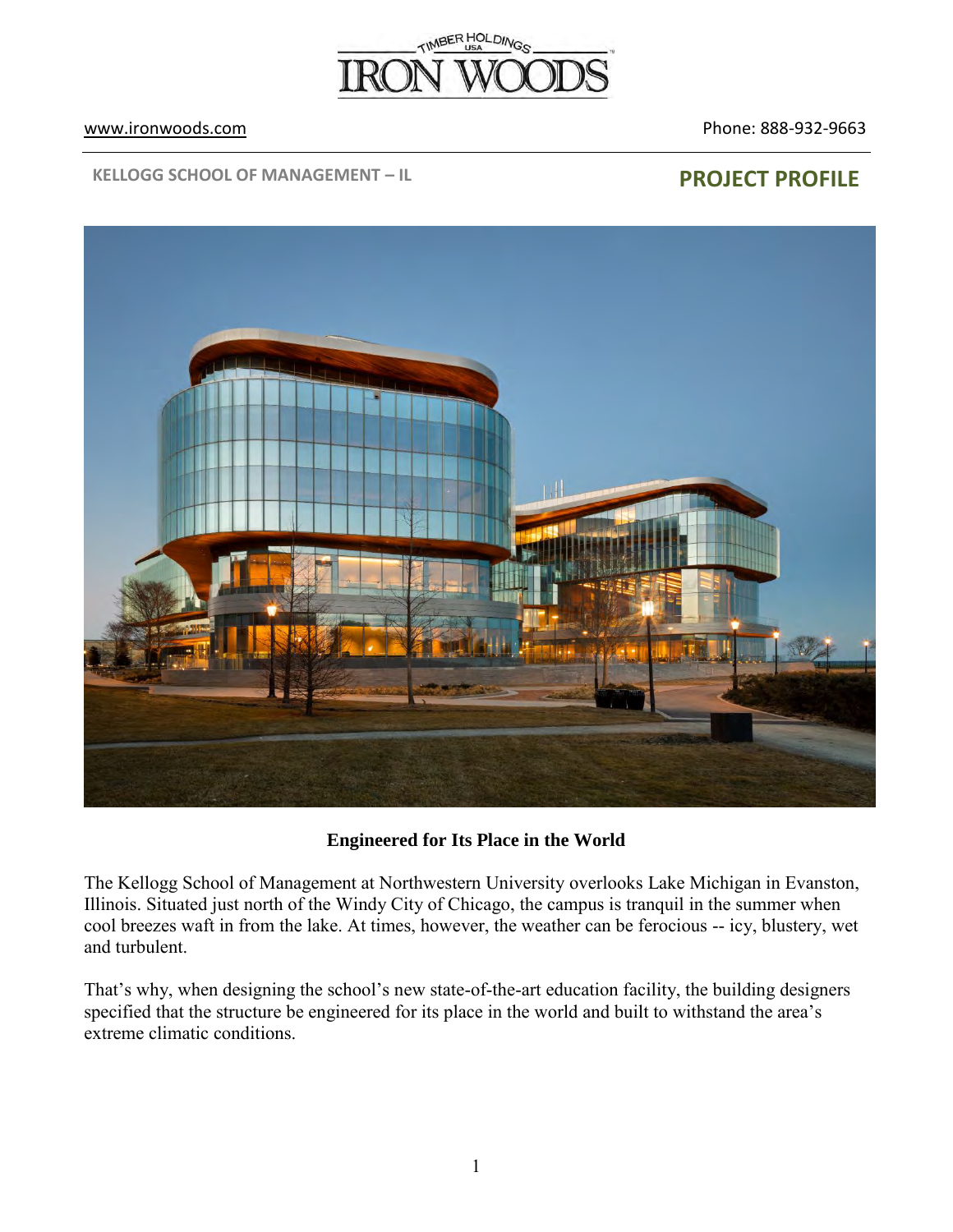

### [www.ironwoods.com](http://www.ironwoods.com/) Phone: 888-932-9663

**KELLOGG SCHOOL OF MANAGEMENT – IL PROJECT PROFILE**



The five-story, 415,000-square-foot Kellogg Global Hub, which opened in 2017, is a spatially complex building consisting of four wings that pinwheel around stacked atriums. Curving walls and canopies, inspired by the lake's waves, reflect the shoreline contours and the nearby rippling lagoon.

Translucent vertical fins add to the building's sense of place and its fluidity, while reddish-brown Ipé soffits lend warmth to its cool blue-green façade. The wood's warm natural tones complement the glass and metal building envelope, combined with Timber Holdings Green By Nature™ 'Due Care' certified Ipé met all of the structures specified environmental compliance requirements.

Ipé's technical properties are legendary; it is strong, hard, dense, durable, fire, rot and insect resistant.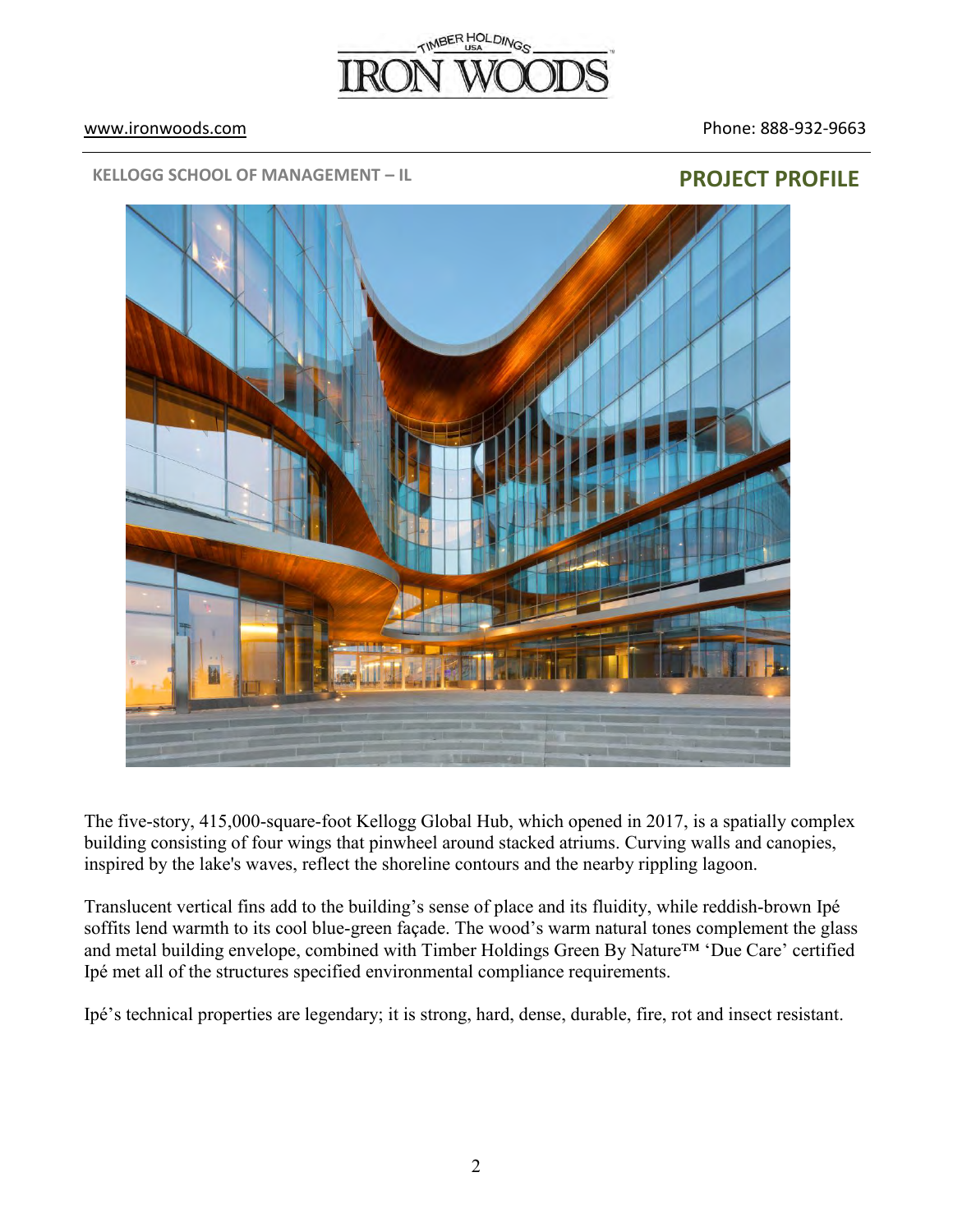

### [www.ironwoods.com](http://www.ironwoods.com/) example and the example of the example of Phone: 888-932-9663

**KELLOGG SCHOOL OF MANAGEMENT – IL PROJECT PROFILE**



The Kellogg Global Hub design team's solution was to use an innovative system to attach the wood soffit: the Iron Woods® Vanish™ Rain Screen and Soffit System.

Engineered to meet national wind loading standards, the Vanish Rain Screen System employs a drained and back-ventilated approach that allows for the free movement of air and moisture through the cladding and does not attempt to minimize the effects of wind by means of pressure equalization. Instead, the cavity behind the cladding is drained, and positive back-ventilation promotes rapid evaporation of any rainwater deposited on the inner leaf or vapor barrier.

Back-Ventilated cladding and soffit systems improve the service life of building envelopes in environments that experience extreme wind, rain and UV conditions and woods low thermal conductivity helps improve the building envelopes overall energy performance.

What's more, the proprietary Vanish Clip System eliminates the need to predrill cladding, reducing installation costs, eliminates potential points of water penetration and eliminates the stress that penetrating fasteners can cause on wood fibers during climatic fluctuations, while also protecting the integrity and clean aesthetic of the wood soffit.